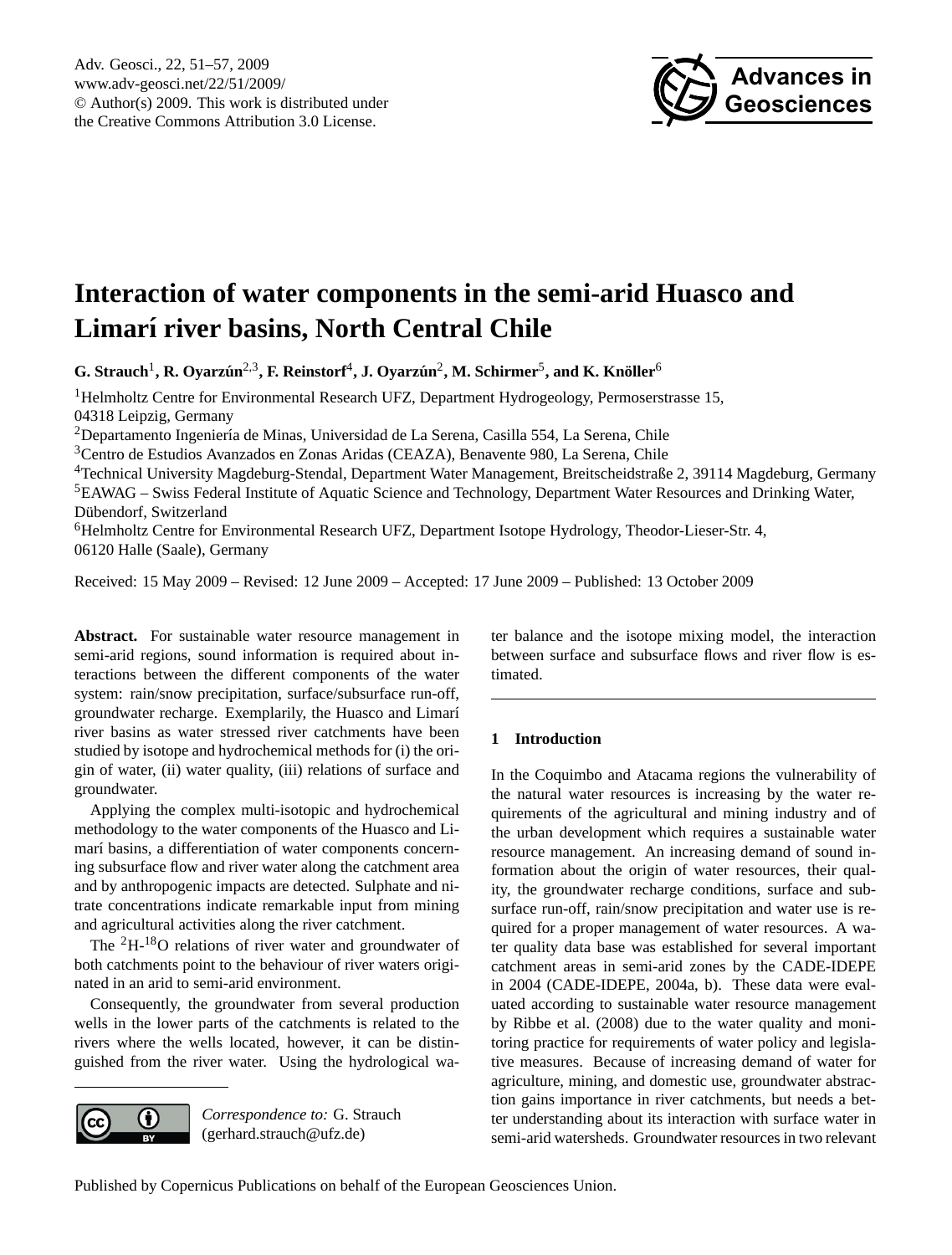and water stressed river catchments of the Atacama and Coquimbo Regions – the Huasco and Limarí river basins – are associated to shallow sediments of the flood plains in direct interaction with the river surface discharge, and to fractured rock aquifers (Rojas et al., 2008). The groundwater source is currently used in small proportion for domestic consumption and irrigation purposes by local suppliers. According to a study at the Elqui basin using combined multi-isotope and hydrochemical methods, the groundwater dynamic to the river basin and its origin from the fractured basement could be estimated (Strauch et al., 2006).

Applying this methodology exemplarily to the catchments of the Huasco and Limarí basins, we aimed on an improved understanding about the origin of water components, water quality, and the interaction of surface and groundwater in those catchments.

### **2 Geological settings, sampling and analytics**

The geology of the both watersheds is characterized by a variety of rock units ranging in age from Palaeozoic to Quaternary whereas the high-altitude domain of the region comprises a volcanic series of the Doña Ana Formation (Upper Oligocene-Lower Miocene) with important metallogenic provinces (Maksaev et al., 1984; Bissig et al., 2002).

Groundwater in the Huasco and Limarí catchment is present in (i) a gravel-sand dominated aquifer formed by shallow sediments of the flood plains of valleys and gulches, and in (ii) fractured rock aquifers corresponding to both granitic batholiths and volcanic and sedimentary beds (Rojas et al., 2008). The shallow aquifer is influenced by the high run-off dynamic of the rivers during either direct precipitation or snow melting in the Andes. Run-off data between 0.79 and  $2.14 \text{ m}^3 \text{ s}^{-1}$  for the Huasco river (at Algodones, DGA station), and for the Limarí catchment Rio Grande (at Puntilla San Juan) between 3.75 and  $5.62 \text{ m}^3 \text{ s}^{-1}$  and the Rio Limarí (at Ovalle, Panamericana) with 1.07 and  $1.73 \text{ m}^3 \text{ s}^{-1}$ point to the remarkable dynamic of the watershed (Table 1; DGA data).

Less important due to the amount of water, the fractured rock aquifer discharges in natural springs in the mountains and used on a small scale for domestic consumption and irrigation purposes by local farmers.

Sampling was performed at the end of austral spring in November 2006, localities and relevant features are displayed in Table 2 and Fig. 1. Surface water sampling was scooped from different tributaries of the catchments starting at altitudes of 1890 m a.s.l. along the river courses down to the main cities of the catchments Vallenar and Ovalle, respectively (Fig. 1).

Groundwater was sampled from operating wells of the local water suppliers in Vallenar, Ovalle, and Monte Patria. Hydrochemical parameters as pH and electric conductivity (EC) were directly measured during sampling, alkalinity was **Table 1.** Run-off data from the catchment areas investigated at DGA-Stations in November 2006 (DGA, 2007).

| Catchment                  | <b>Station</b>               | Lat/Long    | Flow $(m^3 s^{-1})$ |       |       |
|----------------------------|------------------------------|-------------|---------------------|-------|-------|
|                            |                              |             | Mean                | Min   | Max   |
| Rio Huasco                 | Algodones<br>3820001         | 28.44/70.33 | 1.263               | 0.788 | 2.141 |
| Rio Limarí/<br>Rio Hurtado | Samo Alto<br>(Ang)           |             | 1.14                | 0.73  | 1.77  |
| Rio Limarí/<br>Rio Grande  | Puntilla San<br>Juan 4523002 | 30 42/70 55 | 5.62                | 3.75  | 7.02  |
| Rio Limarí                 | Panamericana                 |             | 1.36                | 1.07  | 1.73  |



 $\overline{f}$   $\overline{F}$ of Rio Huasco (above) and Rio Limarí (below). Fig. 1. Investigation areas and sampling locations in the catchments

titrated in the field. Samples for hydrochemical analysis were filtered with 0.45  $\mu$ m cellulose acetate filters. Anions were analysed using the ion chromatograph system D120 from Dionex with a reproducibility of 5% for each anion. Major cations were performed by ICP-AES (Varian) with an accuracy of 5%.

H- and O-isotopes were on-line measured by the XL-Plus Continuous flow IRMS (Thermo Electron Corporation)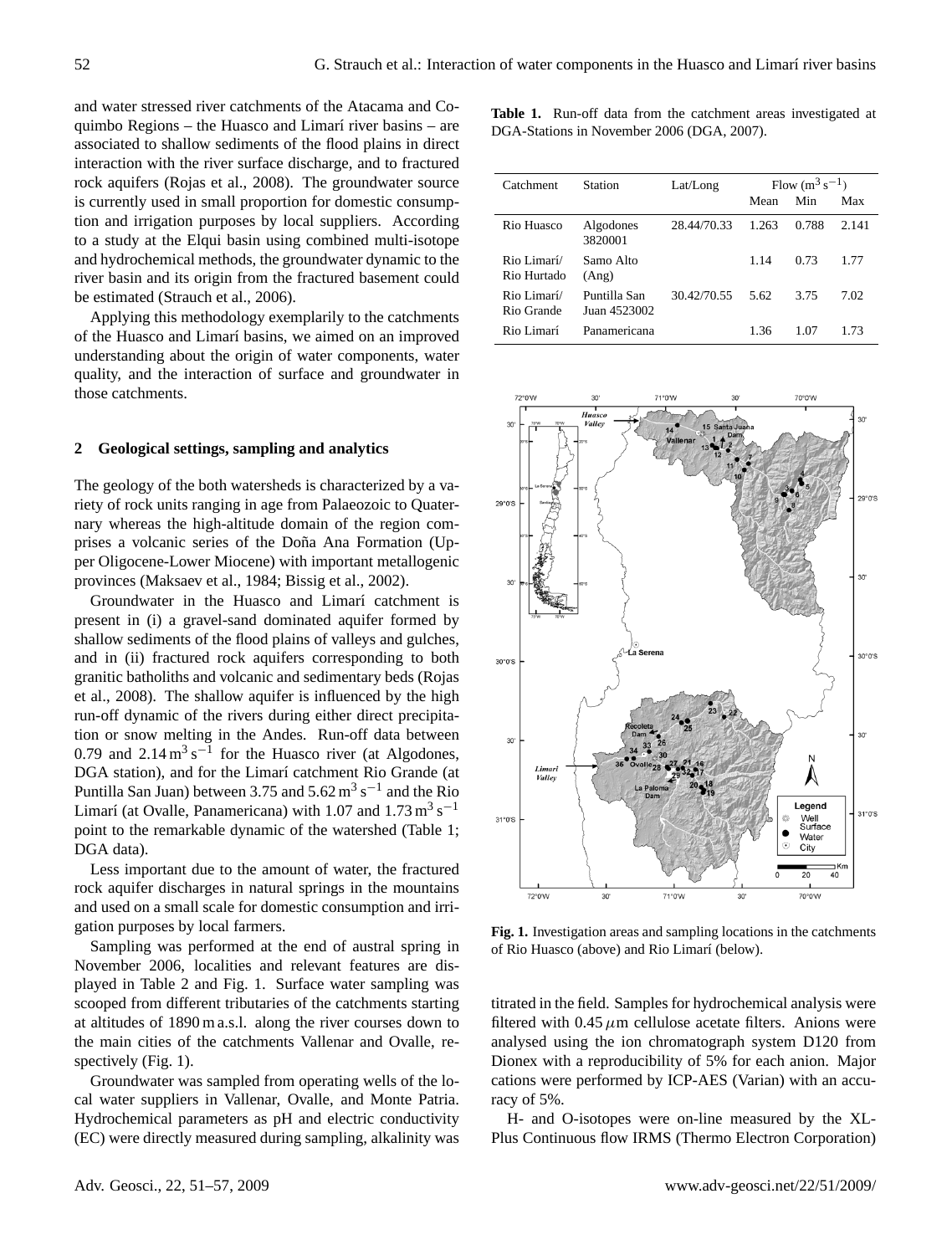| Table 2. Sampling location characteristics, hydrochemical and isotope data including water flux estimations during sampling. The sampling |  |  |  |  |  |  |  |
|-------------------------------------------------------------------------------------------------------------------------------------------|--|--|--|--|--|--|--|
| was from 11 to 15 November, 2006.                                                                                                         |  |  |  |  |  |  |  |

|                    | Sampling locations                                    |              |                   | Hydrological parameter   |              |               |            |               |               | Hydrochemistry   |                |                  |              | Water flux    |                      | Stable isotopes    |            |
|--------------------|-------------------------------------------------------|--------------|-------------------|--------------------------|--------------|---------------|------------|---------------|---------------|------------------|----------------|------------------|--------------|---------------|----------------------|--------------------|------------|
| Nr                 | Location                                              | Altitude     | Т                 | el. Cond.                | pH           | $Na+$         | $K^+$      | $\rm Mg^{++}$ | $Ca^{++}$     | $Cl^-$           | $SO_4^-$       | HCO <sub>3</sub> | $NO_3^-$     | 0             | $\delta^{18}O$       | $\delta^2$ H       | d-excess   |
|                    |                                                       | m a.s.l.     | $^{\circ}{\rm C}$ | $\mu$ S cm <sup>-1</sup> |              |               |            |               |               | $\rm mg\,L^{-1}$ |                |                  |              | $m^3 s^{-1}$  |                      | O/OO               |            |
|                    | <b>Catchment Huasco: Rio</b>                          |              |                   |                          |              |               |            |               |               |                  |                |                  |              |               |                      |                    |            |
|                    | Huasco/Tránsito/Carmen,                               |              |                   |                          |              |               |            |               |               |                  |                |                  |              |               |                      |                    |            |
| 8                  | Pascua Lama gate door                                 | 1888         | 15.8              | 382                      | 8.18         | 6.7           | 0.9        | 10.7          | 51.4          | 2.0              | 132.6          | 93               | 1.71         | 0.77          | $-13.59$             | $-98.7$            | 10.0       |
| $\overline{4}$     | Caceo village                                         | 1859<br>1827 | 18.6<br>17.3      | 315<br>573               | 9.18<br>8.29 | 17.2<br>22.8  | 1.6<br>1.6 | 6.5<br>11.7   | 38.3<br>72.1  | 6.1<br>18.7      | 45.1<br>190.3  | 121<br>66        | 0.61<br>2.04 | 0.106<br>1.54 | $-10.47$<br>$-13.25$ | $-83.8$<br>$-99.7$ | 0.0<br>6.3 |
| 5<br>3             | Valeriano Bridge<br>Conay Bridge                      | 1384         | 21.6              | 497                      | 8.14         | 8.6           | 1.4        | 12.0          | 71.4          | 2.8              | 182.0          | 41               | 1.00         | 1.8           | $-13.10$             | $-96.7$            | 8.1        |
| 9                  | after conflue Conay                                   | 1436         | 23.1              | 537                      | 8.03         | 15.6          | 1.4        | 11.7          | 75.2          | 8.9              | 179.6          | 72               | 1.13         | 2.16          | $-12.97$             | $-96.2$            | 7.5        |
| 6                  | Malaguin Bridge                                       | 1198         | 17.5              | 545                      | 8.44         | 22.3          | 1.6        | 10.9          | 70.2          | 16.7             | 164.0          | 79               | 1.77         | 1.18          | $-12.72$             | $-96.6$            | 5.2        |
| $\tau$             | Puente Negra                                          | 864          | 19.3              | 722                      | 8.68         | 30.7          | 2.1        | 16.2          | 99.0          | 14.7             | 196.0          | 160              | 2.30         | 2.25          | $-11.99$             | $-91.6$            | 4.2        |
| 10                 | Retamo Village                                        | 902          | 19.2              | 792                      | 8.60         | 23.3          | 2.0        | 20.4          | 116.0         | 8.3              | 265.2          | 157              | 1.77         | 0.93          | $-13.20$             | $-100.7$           | 4.9        |
| 11                 | Conflue after Alto d                                  | 790          | 23.8              | 766                      | 8.43         | 28.3          | 2.3        | 19.3          | 105.2         | 12.8             | 251.4          | 137              | 1.41         | 1.8           | $-12.25$             | $-94.4$            | 3.6        |
|                    | Carmen, near Algodones                                |              |                   |                          |              |               |            |               |               |                  |                |                  |              |               |                      |                    |            |
| $\overline{c}$     | St Juana Dam inflow                                   | 643          | 22.9              | 778                      | 8.54         | 27.0          | 2.2        | 19.0          | 107.6         | 12.5             | 239.3          | 152              | 1.67         | 2.3           | $-12.36$             | $-95.2$            | 3.7        |
| 12                 | Surface St Juana Dam                                  | 650          | 20.9              | 644                      | 8.60         | 23.3          | 1.8        | 16.2          | 86.7          | 11.0             | 211.4          | 102              | 0.76         | n.e.          | $-11.59$             | $-90.0$            | 2.8        |
| 13                 | St Juana Dam outflow                                  | 618          | 15.7              | 649                      | 8.50         | 22.8          | 1.8        | 15.7          | 90.1          | 18.3             | 209.2          | 117              | 1.18         | n.e.          | $-11.98$             | $-92.2$            | 3.6        |
| $\mathbf{1}$<br>14 | Vallenar, upstream<br>Rio Huasco,                     | 448<br>242   | 17.0<br>16.1      | 652<br>2040              | 8.62<br>8.66 | 22.0<br>247.8 | 1.7<br>4.9 | 15.4<br>38.9  | 87.8<br>201.0 | 13.0<br>198.5    | 204.8<br>586.9 | 115<br>331       | 1.11<br>6.17 | n.e.<br>10    | $-11.91$<br>$-10.96$ | $-91.9$<br>$-85.7$ | 3.3<br>2.0 |
|                    | downstream Val                                        |              |                   |                          |              |               |            |               |               |                  |                |                  |              |               |                      |                    |            |
|                    | <b>Catchment Limarí:</b>                              |              |                   |                          |              |               |            |               |               |                  |                |                  |              |               |                      |                    |            |
|                    | <b>Rio Grande</b>                                     |              |                   |                          |              |               |            |               |               |                  |                |                  |              |               |                      |                    |            |
| 18                 | vill. Carén,                                          | 703          | 19.6              | 410                      | 8.34         | 12.1          | 1.1        | 9.5           | 62.0          | 4.5              | 64.1           | 173              | 1.73         | 1.4           | $-11.88$             | $-87.2$            | 7.9        |
|                    | Pte Mostazal                                          |              |                   |                          |              |               |            |               |               |                  |                |                  |              |               |                      |                    |            |
| 19                 | vill. Carén                                           | 700          | 18.7              | 186                      | 8.40         | 7.1           | 0.6        | 2.7           | 26.6          | 4.7              | 16.6           | 82               | 0.25         | 6.8           | $-12.43$             | $-89.6$            | 9.8        |
| 20                 | Semita Bridge                                         | 674          | 18.1              | 221                      | 8.28         | 7.9           | 0.7        | 3.6           | 31.6          | 4.8              | 22.1           | 93               | 0.41         | 6.8           | $-12.35$             | $-89.2$            | 9.6        |
| 16                 | Rio Rapel                                             | 619          | 19.9              | 535                      | 8.25         | 17.4          | 1.4        | 13.8          | 78.5          | 4.3              | 73.9           | 244              | 3.75         | 0.23          | $-11.86$             | $-87.1$            | 7.8        |
| 17                 | vill. Chilecito,<br>Pte Mialqui                       | 516          | 20.9              | 235                      | 9.11         | 8.4           | 0.7        | 4.0           | 33.8          | 5.1              | 24.3           | 35               | 0.24         | 6.17          | $-12.24$             | $-88.9$            | 9.0        |
| 21                 | Rio Grande, before<br>La Paloma Dam                   | 444          | 20.3              | 287                      | 8.31         | 10.7          | 0.8        | 5.8           | 41.2          | 5.8              | 30.4           | 127              | 0.50         | 5.6           | $-12.00$             | $-87.3$            | 8.7        |
| 27                 | Rio Grande, direct input<br>La Paloma Dam, Pte Patria | 383          | 19.9              | 318                      | 7.64         | 12.3          | 1.0        | 6.7           | 48.5          | 12.9             | 31.4           | 162              | 0.11         | 7.6           | $-11.91$             | $-86.8$            | 8.4        |
| 28                 | La Paloma Dam,<br>surface water                       | 386          | 19.4              | 305                      | 8.81         | 14.5          | 1.5        | 7.7           | 39.4          | 7.3              | 38.1           | 131              | 0.35         | n.e.          | $-8.71$              | $-67.9$            | 1.7        |
| 29                 | Outlet La Paloma Dam                                  | 305          | 16.1              | 318                      | 8.33         | 15.0          | 1.5        | 8.0           | 41.1          | 7.3              | 38.0           | 134              | 0.51         | 2.9           | $-8.87$              | $-68.8$            | 2.2        |
|                    | <b>Catchment Limarí:</b>                              |              |                   |                          |              |               |            |               |               |                  |                |                  |              |               |                      |                    |            |
|                    | Rio Hurtado                                           |              |                   |                          |              |               |            |               |               |                  |                |                  |              |               |                      |                    |            |
| 22                 | Rio Hurtado,<br>Las Breas                             | 1540         | 13.3              | 263                      | 8.31         | 6.6           | 1.0        | 4.5           | 36.8          | 3.5              | 74.3           | 48               | 1.01         | 3.2           | $-13.73$             | $-100.8$           | 9.1        |
| 23                 | downst Hurtado, upstr                                 | 1531         | 16.3              | 345                      | 8.33         | 10.7          | 1.3        | 7.4           | 49.1          | 4.4              | 79.1           | 97               | 1.68         | n.e.          | $-13.44$             | $-98.9$            | 8.6        |
|                    | Fundina, Puente                                       |              |                   |                          |              |               |            |               |               |                  |                |                  |              |               |                      |                    |            |
| 24                 | Samo Alto, Pte<br>Samo Alto                           | 606          | 22.7              | 446                      | 8.90         | 15.2          | 1.2        | 9.4           | 68.1          | 6.4              | 90.6           | 163              | 0.55         | 1.8           | $-13.01$             | $-96.7$            | 7.3        |
| 26                 | Recoleta Dam,<br>surface water                        | 421          | 21.0              | 436                      | 8.72         | 16.9          | 1.7        | 10.0          | 62.7          | 8.6              | 92.3           | 146              | 0.17         | n.e.          | $-10.02$             | $-79.3$            | 0.9        |
|                    | <b>Catchment Limarí:</b>                              |              |                   |                          |              |               |            |               |               |                  |                |                  |              |               |                      |                    |            |
|                    | Rio Limarí                                            |              |                   |                          |              |               |            |               |               |                  |                |                  |              |               |                      |                    |            |
| 34                 | Rio El Ingenio,<br>tribut. Rio Limari                 | 177          | 25.3              | 3370                     | 8.44         | 344.8         | 5.8        | 153.2         | 289.9         | 811.6            | 630.9          | 277              | 14.55        | n.e.          | $-7.42$              | $-59.6$            | $-0.3$     |
| 33                 | Rio Grande, input<br>Los Peniones, Ovalle             | 374          | 21.5              | 464                      | 9.00         | 33.2          | 1.8        | 12.5          | 52.9          | 19.5             | 54.9           | 194              | 0.20         | n.e.          | $-8.24$              | $-65.1$            | 0.8        |
| 35                 | Rio Limari,<br>vill Trapiche                          | 115          | 24.5              | 1045                     | 9.52         | 111.3         | 3.1        | 21.7          | 94.0          | 121.4            | 112.5          | 293              | 3.16         | n.e.          | $-7.59$              | $-60.9$            | $-0.2$     |
|                    | Groundwater                                           |              |                   |                          |              |               |            |               |               |                  |                |                  |              |               |                      |                    |            |
| 15                 | Waterworks Vallenar                                   | 259          | 19.6              | 895                      | 7.70         | 87.8          | 3.6        | 16.7          | 76.7          | 42.0             | 204.9          | 226              | 8.51         | n.e.          | $-11.80$             | $-90.1$            | 4.3        |
| 30                 | Well Ovalle, Aguas<br>del Valle Ovalle                | 277          | 18.5              | 641                      | 7.07         | 50.2          | 1.7        | 17.2          | 65.6          | 29.1             | 62.9           | 268              | 15.09        | n.e.          | $-8.50$              | $-65.2$            | 2.8        |
| 32                 | Well Monte Patria, Aguas<br>del Valle Ovalle          | 401          | 19.3              | 631                      | 7.09         | 39.6          | 1.5        | 14.8          | 79.3          | 15.0             | 71.4           | 273              | 14.90        | n.e.          | $-10.63$             | $-78.8$            | 6.2        |

n.e.=not estimated; No. 25 not sampled.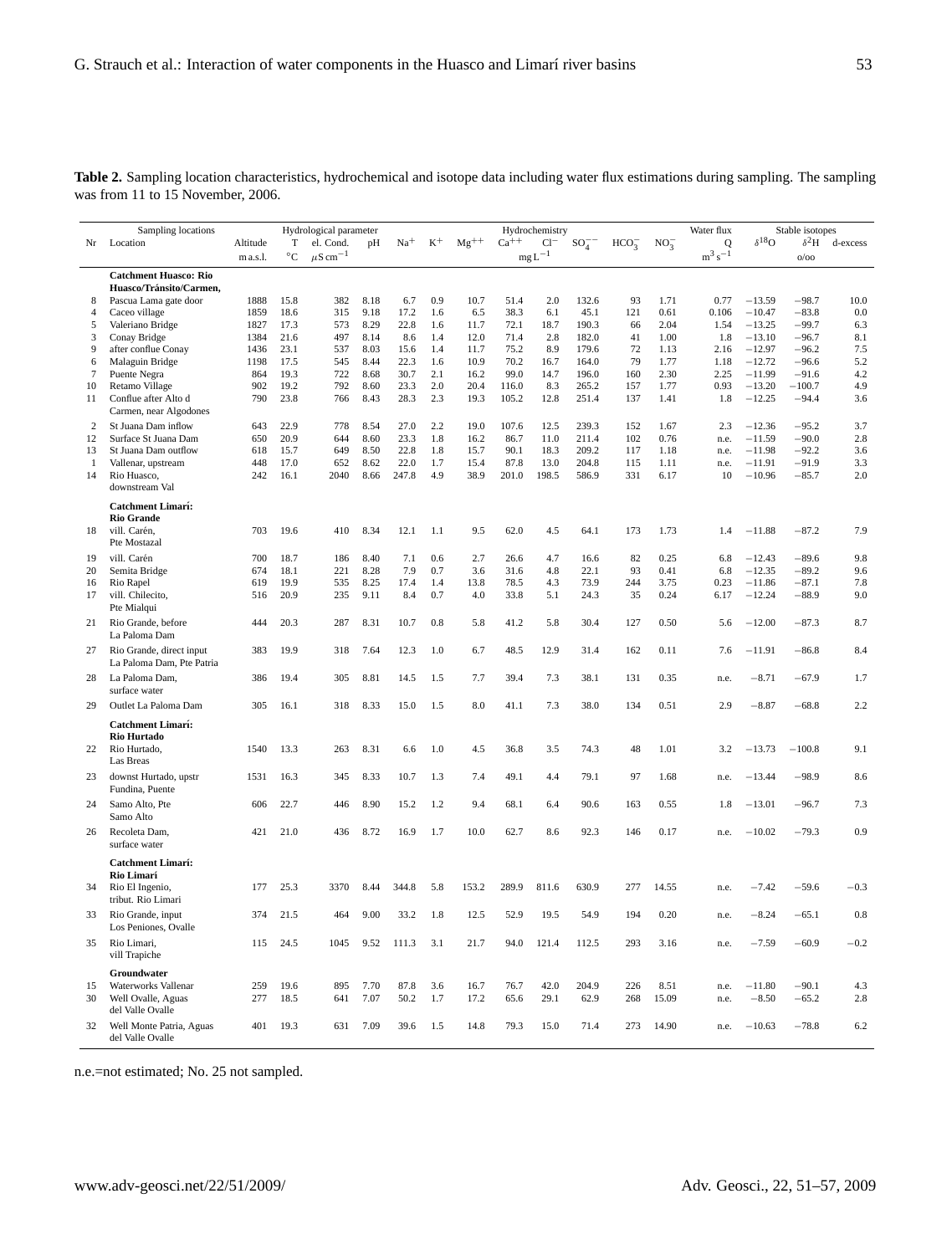

**Fig. 2.** Hydrochemical characteristics of river and groundwater from the Rio Huasco and Rio Limarí catchments in relation to the Rio Elqui<br>catchment (detted area) catchment (dotted area).

(Gehre and Strauch, 2004). Isotope ratios of hydrogen and oxygen are reported in the δ-notation

# $\delta = ( [R_{sample}/R_{standard}] - 1) * 1000,$

with values expressed in ‰ vs. VSMOW (Vienna Standard Mean Ocean Water) with  $R =$ [ $^{18}O/^{16}O$ ] and [ $^{2}H/H$ ], respectively. The accuracy of the isotope analysis is 0.8‰ for hydrogen and 0.1‰ for oxygen. All analyses were performed at the laboratories of the UFZ-Departments Hydrogeology and Isotope Hydrology in Halle/Saale, Germany.

Table 2 presents the data of the field measurements and the hydrochemical an isotope analyses.

## **3 Results and discussion**

#### **3.1 Hydrochemistry**

The river waters from the Huasco watersheds, the northern and more arid area, are generally characterized by increasing mineralization along the tributaries Rio Conay/Chollay, Rio El Tránsito, Rio Del Carmen downstream to the Rio Huasco. The surface water for the Huasco watershed is Ca-, Na- and sulphate stressed resulting in a Ca-(Na)- $SO_4$ -(HCO<sub>3</sub>) water type. Downstream of Vallenar (14), the highest load of mineralization was analysed including nitrate which reflects clearly the agricultural and urban input of the Vallenar area. River water from the Rio Chollay (samples 3, 8) has a remarkable load of sulphate (Fig. 2) discharging the high mountain mining area (Pascua Lama District). Similar ion ratios were observed in the upper part of the Elqui catchment influenced by gold-copper mining (Strauch et al., 2006).

Along the Limarí watershed, located more in a semi-arid environment, river water is less mineralized than that of the

 $\epsilon$   $\delta$ -notation text passage to the new text following teach  $\delta$ -notation text for  $\delta$ -notation Huasco catchment: it concerns the main tributaries Rio Hurnificant urban and agricultural impact can be observed, and is evidently in the high mineralized stream water of the El Ingenio with particularly high nitrate concentration. Generally, the water type of the mountain controlled Limarí watershed upstream Ovalle is Na- $(Ca)$ -HCO<sub>3</sub>-SO<sub>4</sub>.

> Groundwater, the second important water resource in the catchments, confirms its origin from the catchment runoff (Fig. 2), but is affected by anthropogenic activities. In Vallenar, the groundwater signature follows the Huasco river water type, but changes its character to Na-Ca-SO4-  $(HCO<sub>3</sub>)$  similarly to the polluted river water downstream Vallenar (14). The groundwater in the important agricultural region of Monte Patria (Limarí catchment) is of Ca- $(Na)-HCO<sub>3</sub>-(SO<sub>4</sub>)$  type. The abstracted groundwater (32) is consequently nitrate polluted in relation to the receiving water in this part of the Limar catchment. Interaction of surface (river, La Paloma reservoir) and subterranean water (bank filtration, groundwater) can influence the type of groundwater near Monte Patria (Figs. 2, 3, Table 2). Downwards near Ovalle, river water (33) and groundwater (30) have the same  $Ca-(Na)-HCO<sub>3</sub>-(SO<sub>4</sub>)$  water signature, but anthropogenic based with likewise high nitrate concentration in the groundwater.

## **3.2 Stable isotopes of water**

As reported above, river and groundwater in both watersheds correlate in their hydrochemical signature. Anthropogenic pollutants, however, can influence the water types and thus the clear distinction between the origins of the water components. That's why the application of stable water isotopes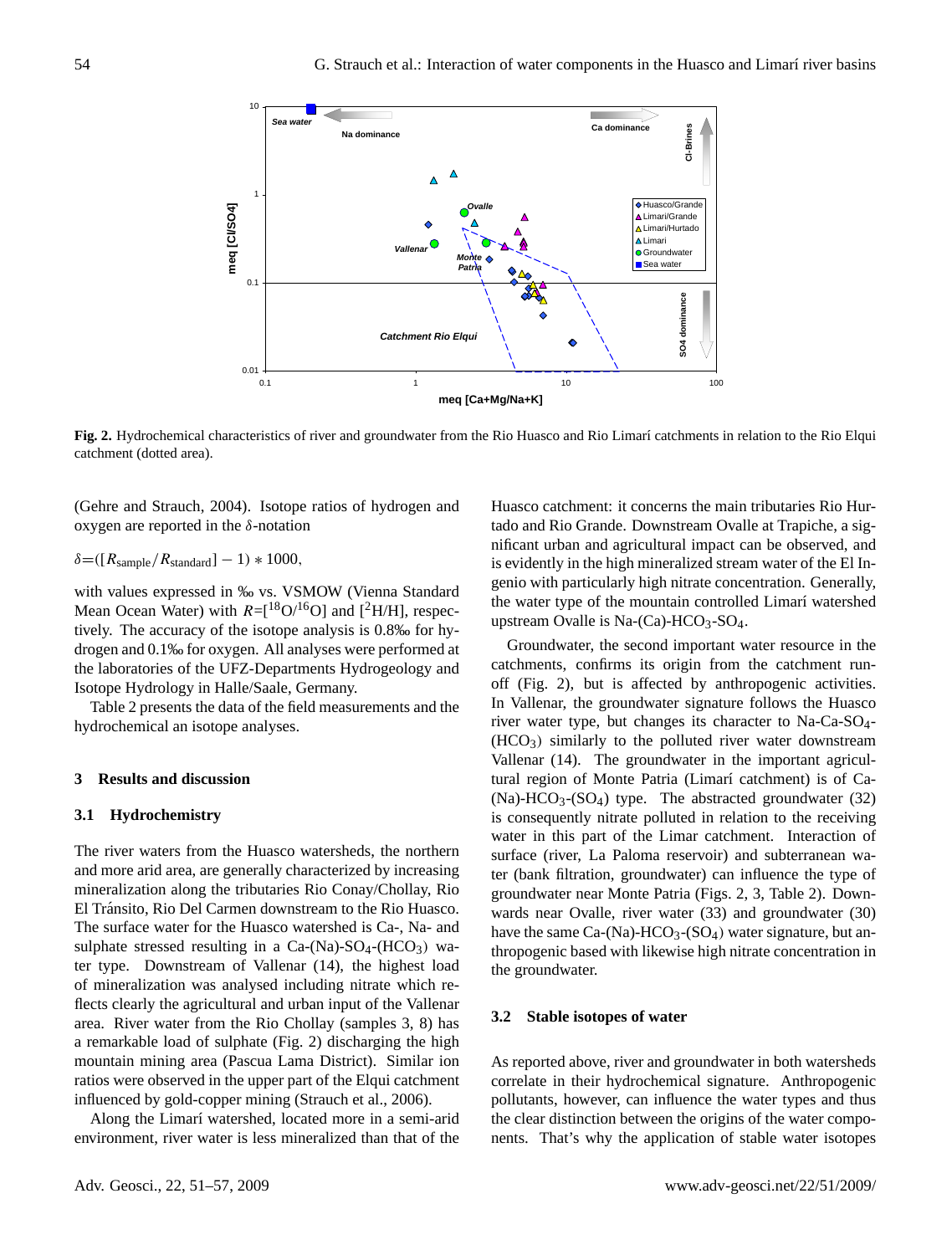

Fig. 3. Isotopic signature of the water components of the both catchments within the  $\delta^2$ H- $\delta^{18}$ O diagram. The water line of the Huasco catchment comprises all tributaries. For the Limarí catchment, only run-off of the mountain tributaries forms the water line (blue line). Lower region is evaporation influenced (red area). To compare: Global Meteoric Water Line (GMWL  $\delta^2$ H=8  $\delta^{18}$ O+10) and Rio Elqui water line (dotted) are added (see Strauch et al., 2006).

 ${}^{2}$ H and  ${}^{18}$ O can be used to understand the origin and the interaction of river and groundwater within the watersheds.

The <sup>2</sup>H-18O signature of both water catchments follow the meteoric water relation (Fig. 3) and point to precipitation controlled river waters originated under arid environment in the high Andes Mountain. For the mountain controlled Huasco catchment (Rio El Tránsito, Rio Del Carmen), the river water corresponds the run-off of the winter precipitation following the meteoric water relation. Evaporation processes along the river course affect the surface water shown by the smaller slope of the <sup>2</sup>H-18O relation compared to the GMWL (Fig. 3).

Likewise, the deuterium excess  $d$  decreases  $<10\%$  as consequence of dry and arid conditions. Those climatic conditions are responsible for the isotope variations at the high mountain glacier fields, the source region of the river run-off (see Stichler et al., 2001).

The groundwater signature at Vallenar correlates clearly with the river and dammed water of the Santa Juana reservoir located in the river basin upstream of Vallenar. Bank filtration from the river seems the main recharge process for the groundwater resource.

The Limarí catchment shows larger isotope variations due to the different catchments of the tributaries Rio Hurtado, Rio Grande with the region of Monte Patria, and Rio Limarí downstream of Ovalle. River water of both tributaries (Rio Hurtado, Rio Grande) corresponds to high altitude sources and fast transport downstream. Therefore, river water of both mountain tributaries keeps its meteoric origin down to the reservoirs as the  ${}^{2}H-{}^{18}O$  relation shows (Fig. 3). The lake water of the reservoirs Recoleta (Rio Hurtado) and La Paloma (Rio Grande) is clearly enriched in  ${}^{2}H$  and  ${}^{18}O$  in

derstand the origin and the consequence of the dry climate in both watersheds. Similarly to the Huasco catchment, the isotopic signature of the groundwater at Monte Patria and Ovalle correlates significantly to the lake water of the dams. Therefore, it is assumed that groundwater is a mixture of base flow from the corresponding rivers and of bank filtrate from the reservoirs.

# **4 Estimation of groundwater contribution in the Huasco and Limarí catchments**

To assess the water resources in the agricultural intensively used watersheds of Rio Huasco and Rio Limarí, the contribution of the surface and groundwater components has to be estimated. As shown above, the hydrochemical and isotope signatures of river water and groundwater distinguish in the different tributaries and groundwater abstraction wells of the both river catchments. Based on the knowledge available from the neighbouring Elqui catchment (Strauch et al., 2006), a first estimation of the ratio of subsurface flow (groundwater, base flow) and total flow (river water) in the groundwater exploration areas of Vallenar, Monte Patria, and Ovalle is reported. The water isotopes <sup>2</sup>H/18O and, unlike the Elqui study, the electrical conductivity (EC) as a summary parameter of the hydrochemistry are used and combined with the hydrological balance equation applied by Kobayashi et al. (1999), Morche (2006) and Lehmann (2004) for hydrograph separation in mountain water catchments. There, the total flow within a catchment is the sum of surface flow or direct flow characterized by precipitation and rain events, and subsurface flow or base flow which corresponds to the groundwater component: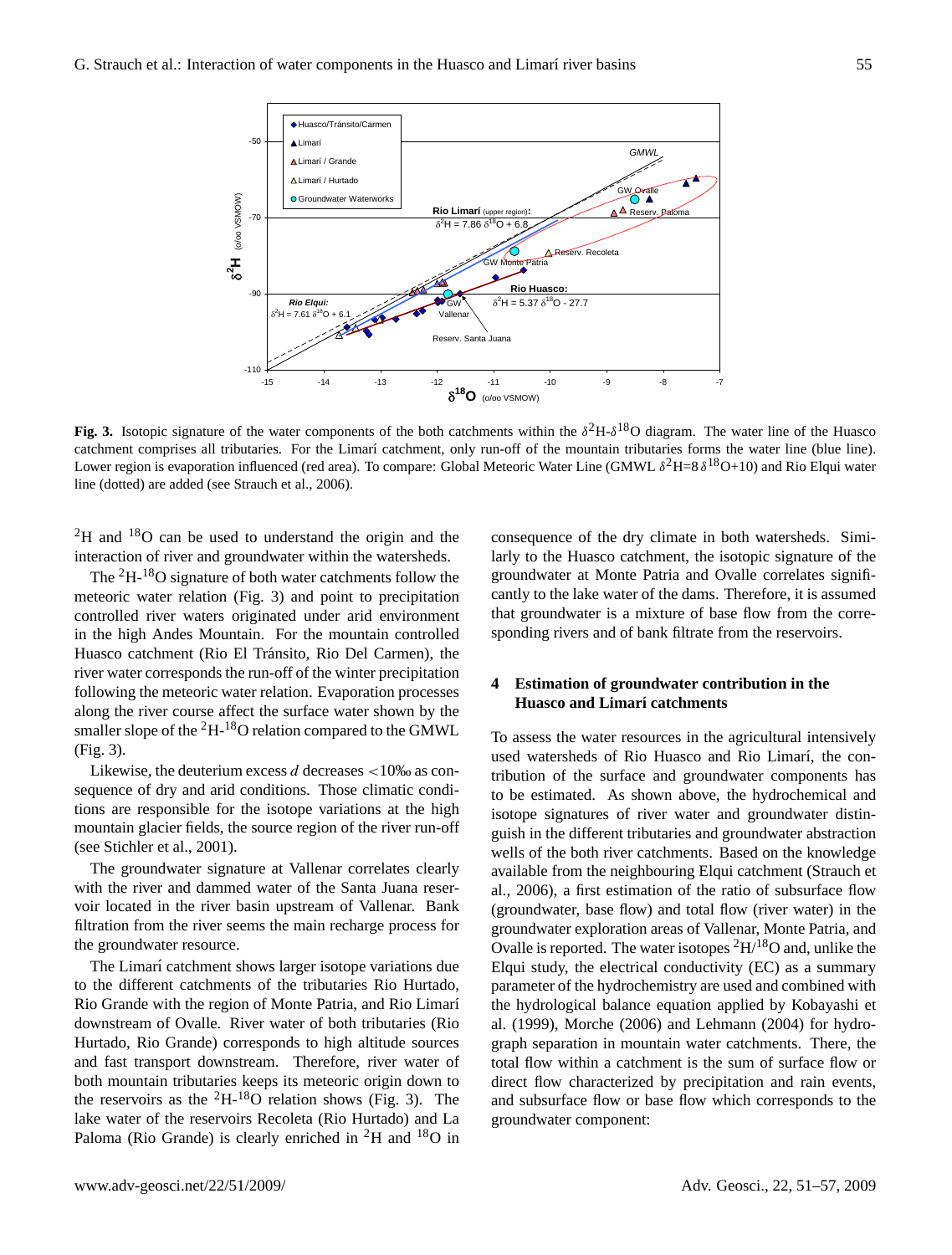|              | $\delta^{18}$ O (in ‰)<br>$\delta^{18}$ O <sub>Precipitation</sub> =-15‰<br>$\delta^{18}$ O <sub>River</sub> =samples (No) | (Tapado glacier, Elqui Valley)<br>$\delta^{18}O_{\text{Groundwater}}$ =well water (No)                 | EC (in $\mu$ S cm <sup>-1</sup> )<br>EC Precipitation=200 $\mu$ S cm <sup>-1</sup><br>(mean precipitation La Serena, Elqui Valley)<br>$EC_{\text{River}}$ =samples (No)<br>$EC_{Groundwater}$ =well water (No) |                           |  |  |  |  |
|--------------|----------------------------------------------------------------------------------------------------------------------------|--------------------------------------------------------------------------------------------------------|----------------------------------------------------------------------------------------------------------------------------------------------------------------------------------------------------------------|---------------------------|--|--|--|--|
|              | Direct flow=<br>Surface flow                                                                                               | Base flow=<br>Groundwater                                                                              | Direct flow=<br>Surface flow                                                                                                                                                                                   | Base flow=<br>Groundwater |  |  |  |  |
| Monte Patria |                                                                                                                            | $\delta^{18}$ O <sub>River</sub> : $-11.91$ -12.00 (21, 27)<br>$\delta^{18}$ OGroundwater: -10.63 (32) | $EC_{\text{River}} = 287318(21, 27)$<br>$EC_{Groundwater} = 631(32)$                                                                                                                                           |                           |  |  |  |  |
|              | 31%                                                                                                                        | 69%                                                                                                    | 73-80%                                                                                                                                                                                                         | 20-27%                    |  |  |  |  |
| Ovalle       | $\delta^{18}$ O <sub>River</sub> : -8.87 (29)<br>$\delta^{18}$ O <sub>Groundwater</sub> : $-8.50$ (30)<br>6%               | 94%                                                                                                    | $EC_{\text{River}} = 464(33)$<br>$EC_{Groundwater} = 641(30)$<br>40%                                                                                                                                           | 60%                       |  |  |  |  |
| Vallenar     | $\delta^{18}$ O <sub>River</sub> : -11.91 (1)                                                                              | $\delta^{18}$ OGroundwater: -11.80 (15)                                                                | $EC_{\text{River}} = 652(1)$<br>$EC_{Groundwater} = 895(15)$                                                                                                                                                   |                           |  |  |  |  |
|              | 4%                                                                                                                         | 96%                                                                                                    | 35%                                                                                                                                                                                                            | 65%                       |  |  |  |  |

**Table 3.** Contributions of groundwater to the total river flow in areas of groundwater abstraction.

$$
Q_{\text{Totalflow}} = Q_{\text{Directflow} = \text{Surfaceflow}} + Q_{\text{Baseflow} = \text{Groundwater}} \quad (1)
$$

For the isotope balance follows

$$
\delta_T Q_T = \delta_S Q_S + \delta_G Q_G \tag{2}
$$

where the  $\delta$  values stand for the isotope concentration.

Using the two-component isotope mixing model, the ratio of the subsurface/groundwater flow to the total flow follows after Eq. (2)

$$
Q_G/Q_T = (\delta_{\text{River}} - \delta_{\text{Precription}}) / (\delta_{\text{Groundwater}} - \delta_{\text{Precription}}). \quad (3)
$$

Instead of isotopes EC values can also be used.

For the groundwater abstracting areas, measured data from the regions themselves and from the Elqui catchment are appropriated (see Table 3).

For the roughly estimation of the contribution of groundwater to the total river flow in the area of Vallenar, Monte Patria and Ovalle, the percentages are calculated after Eq. (3) as reported in Table 3. The parts of groundwater distinguish according to the parameters used.

In the Monte Patria region before the inflow to the La Paloma reservoir, groundwater contribution to the river water (discharge) is estimated in a range of 70% by  $18$ O. For the regions of Vallenar and Ovalle, the groundwater and river water do not distinguish each other, but are enriched in <sup>18</sup>O relative to the mountain input. However, the interaction between groundwater and surface water controls the isotope signature which explains the high groundwater input of >90% in the Vallenar and Ovalle region. The main aquifer in the surroundings of Vallenar is controlled by the Santa Juana reservoir, and the Rio Huasco function as a discharge drain for that aquifer (Rojas et al., 2008). Thus, the pollution of groundwater by anthropogenic activities could play an important role for the water quality in downstream areas, and for the water use there.

In contrast to the isotope parameter, the EC parameter reflect stronger the different mineralization of river and groundwater caused by geogenic and anthropogenic impacts. The higher mineralized river and groundwater particularly in the Vallenar and Ovalle regions is obviously caused by anthropogenic pollution affecting both compartments. This assumes a higher groundwater input up to 65%. In Monte Patria, the groundwater input does not extend 27%.

#### **5 Conclusions**

By means of a multi-parameter approach using hydrochemical and isotope methods, the water components of river catchments in semi-arid environment as surface water, subsurface and groundwater, and precipitations can be characterized due to their origin, interaction each other, and contamination.

For the Huasco and Limarí catchments, the river water corresponds clearly to the high mountain sources region fed by precipitation as shown by the  ${}^{2}$ H and  ${}^{18}$ O relation. The arid conditions within the catchments influence strongly the surface water by evaporation processes.

On the other hand, the groundwater formed by infiltration processes is considered as a mixture of river water, dammed water and partly water from fractured aquifers. However, because of the intensive agriculture in the lower part of the